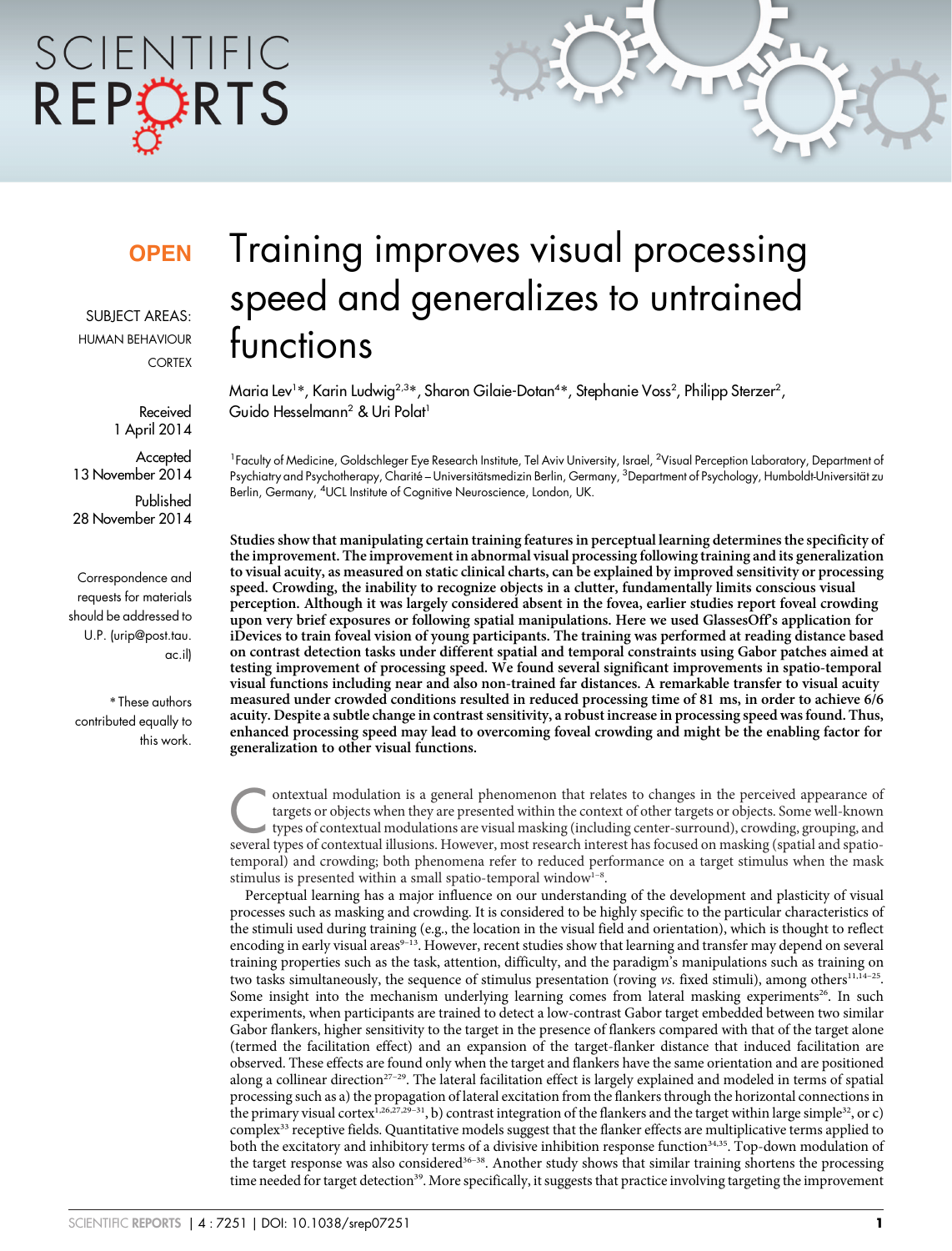of the spatial and temporal lateral interactions increases the efficacy of the lateral interactions between neighboring neurons and improves the processing speed; hence, it enables the practice-based improvement to be generalized to other untrained visual  $functions<sup>16,40</sup>$ .

Studies have shown that training effects on lateral interactions can be generalized to non-trained visual functions such as visual acuity<sup>41,42</sup>, contrast sensitivity<sup>16,41-43</sup>, contrast discrimination<sup>40</sup>, and reading speed<sup>40</sup>. However, most of these results were obtained for impaired vision following abnormal visual development such as amblyopia<sup>41-43</sup>, developmental visual form agnosia<sup>44</sup>, or in the case of blurred retinal inputs in the aging eye (presbyopia) $40$ . It was shown that the extent of the improvement is proportional to the initial level of the visual function<sup> $42,45$ </sup>. Thus, these remarkable improvements may be found only in cases of impaired visual functions that lead to initial sub-normal vision. In addition, the generalization of these effects might critically depend on the initial (pre-training) sub-normal vision. A similar procedure, when applied to young participants with normal vision, resulted in reduced backward masking effects, shortened reaction times, and shortened latencies of an EEG component that is thought to reflect visual integration<sup>39</sup>.

Visual information processing takes time, whether for simple tasks such as target detection or for more complex tasks such as reading, searching, or object tracking. Thus, in order to enable appropriate behavior, processing at all stages must be coordinated in time and completed within a limited time window<sup>46</sup>. It was shown that categorization of visual images involves several stages, with increasing time needed to process the information, e.g., fast for the early detection processing stage and longer for the later identification stage<sup>47</sup>. Visual information processing may be compromised if any of the processing stages are inefficient, for example, due to noisy retinal input<sup>40</sup>, slow neural processing<sup>16</sup>, masking<sup>2,48</sup>, or crowding<sup>3-5,49</sup>. Thus, improved processing speed through perceptual learning may enable a processing gain within the limited time window and lead to the observed generalization of the training effect to many untrained visual functions<sup>16,40</sup> including the transfer from contrast detection (masking) to letter identification (crowding).

The relationship between masking (spatial and spatio-temporal) and crowding (letter acuity). Both masking and crowding include a situation in which the reaction to a target stimulus is deteriorated by other stimuli, called masks. In crowding the surrounding masks are usually presented simultaneously with the central stimulus, and in the case of masking, the mask can appear before the stimulus (forward masking), after the stimulus (backward masking), or also simultaneously, as in crowding.

The literature on masking distinguishes between pattern masking (the mask and target presented at the same retinal location) and lateral masking (the mask location does not overlap with the target location)<sup>1,5</sup>. Likewise, the crowding effect is measured when the target and flankers are not overlapping; thus it parallels the lateral masking measurements. Since both crowding and lateral masking share similar properties such as dependency on the distance between the target and flankers (spacing) and an increase of the effect with increasing eccentricity, some studies suggest that masking and crowding are related<sup>1,50–52</sup> and some even view crowding as a type of masking<sup>1,49,52,53</sup>.

On the other hand, visual crowding extends throughout large parts of the visual field<sup>3,4,54,55</sup> (mostly found in peripheral vision but in some studies it has been found in the normal fovea<sup>56-58</sup> and in the foveal region of people with strabismic amblyopia3,59) and – compared to lateral masking – up to longer distances between the target and flankers. Furthermore, since masking is assumed to affect the detection level (the stimulus is rendered invisible) and crowding is assumed to affect the identification level (the stimulus can be detected but not identified), the general view, supported by many

studies, considers crowding to be a different process than ordinary masking, especially in the periphery<sup>3-5,55,60</sup>.

Recently it was shown that young adults with normal foveal vision exhibit crowding for very short presentation times or when the availability of the stimulus is limited by backward masking<sup>49</sup>, indicating that processing of targets under crowding conditions requires a longer processing time. Therefore, here we hypothesize that increasing the processing speed can lead to reduced crowding effects. In this study we investigated how perceptual learning affects the visual processing of healthy young people using the GlasseOff application, which is used to improve vision in presbyopia<sup>40</sup>. In a study with presbyopes, using this technique, it was shown that training, which focused on improving spatio-temporal processing by strengthening lateral interactions, resulted in improved visual performance. More specifically, it enabled the participants to read smaller font sizes and to increase their reading speed and thus to overcome and/or delay some disabilities imposed by the aging eye. This improvement was achieved without changing the optical characteristics of the eye. It was shown that visual acuity deteriorates when the presentation time is shortened<sup>61</sup>. In the current study we determined whether the training on contrast detection of a Gabor target, under conditions that pose limitations on the processing time, leads to generalization and hence to an improvement in spatial and temporal visual functions such as letter recognition under crowding conditions with a short presentation time.

Our second aim in this study was to determine whether training on near distance will transfer to improvement in visual functions tested at far distances. It is generally thought that perception is invariant to the viewing distance if the retinal image size is the same (retinal spatial frequency). However, this notion of distance invariance is surprising, given that early and recent studies $62,63$  have consistently shown lower visual resolution for near rather than for far viewing and that this difference is related to the difference in the accommodation power needed for fixation from far to near viewing. This is further supported by a study that contradicts the basic assumption of distance-invariant perception and shows that perception of retinal spatial frequency might be affected by the context $64$ .

We believe that investigating this issue will provide very useful information for future experiments, for example, about the appropriateness of collecting data using near presentations and hand-held devices. Thus, here we examined whether training on tasks involving fixation for near viewing (hence, involving accommodation) transfers to visual tasks involving far viewing, and whether the same visual mechanisms process these different tasks. This transfer of improvements between the two domains is not trivial and has not been previously reported.

#### **Results**

Spatial processing: contrast detection and lateral masking (Gabor targets). We measured several distance visual functions on a PC screen (with a viewing distance of 150 cm) before and after near vision training (detecting Gabor targets, 1.3 to 8 cycles per degree, [cpd]) from a 40 cm viewing distance using personal iDevices (iPhones or iPods) to determine whether training from near viewing transfers to distant visual functions.

We found that distant contrast sensitivity, i.e. the ability to detect a target at low contrasts, significantly improved after training, as displayed in Figure 1c. A 2-way ANOVA with factors training (pre vs. post) and spatial frequency (5, 6.5, 8.5, and 13 cpd) revealed a significant main effect of training ( $F(1,13) = 9.215$ ,  $p = 0.0096$ ) driven by improvement at spatial frequencies of 5, 6.5 and 13 cpd (post-hoc paired 2-tailed t-tests for 5, 6.5, and 13 cpd, respectively:  $t(13) =$ 4.19,  $p^* = .0011$ ;  $t(13) = 2.735$ ,  $p = .017$ ;  $t(13) = 2.198$ ,  $p = .047$ ; \*significant at Bonferroni corrected alpha level = .0125).

Previous studies showed that practice increases the range of the lateral interactions (the distance up to which the presence of flankers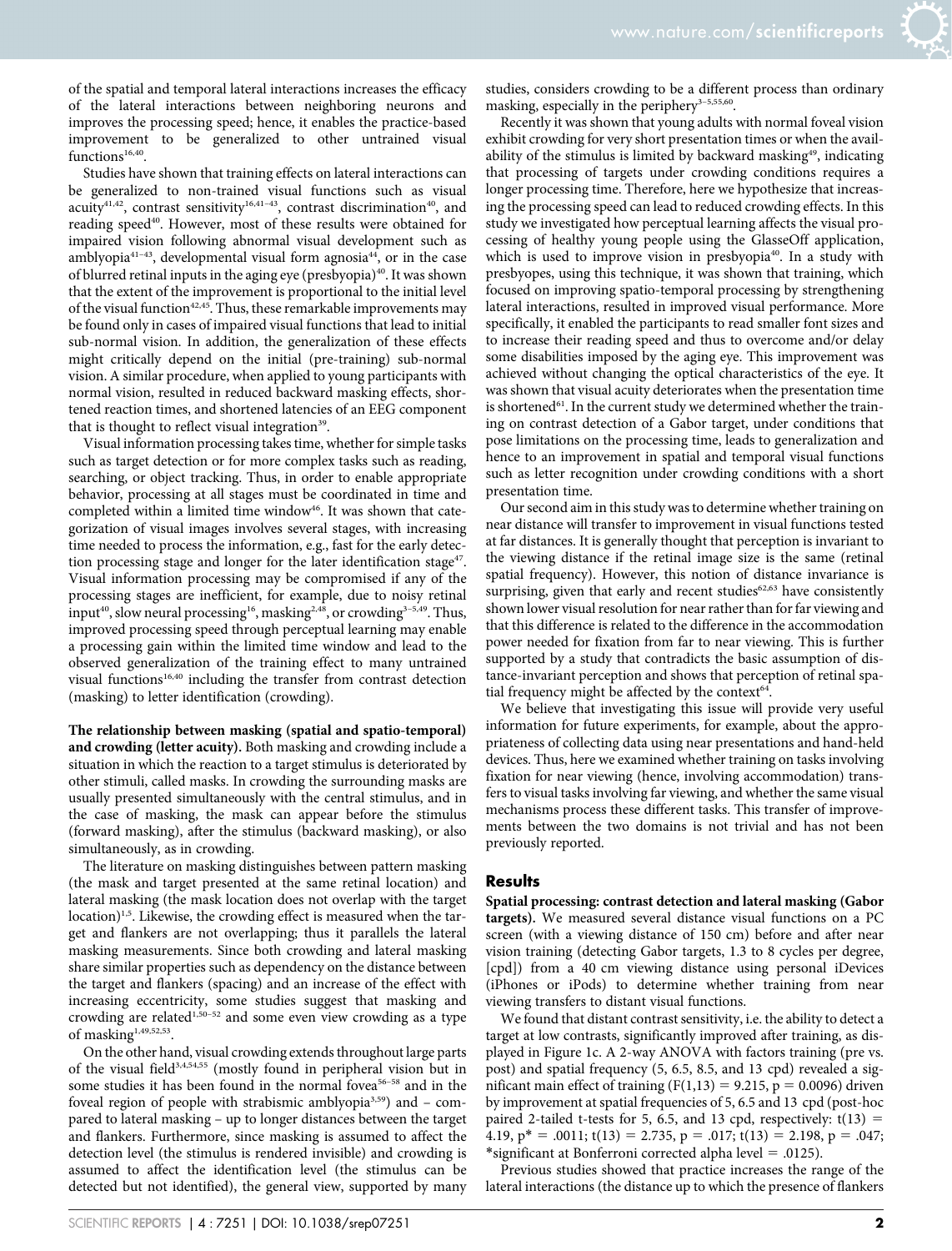



Figure 1 | Improvement of contrast sensitivity and masking effects following training: (a) Example of a single Gabor target used in the experiments. (b) Example of lateral masking with different target-mask separations used in the experiments. The lateral masking consisted of a target in the presence of two collinear flankers. (c) Sensitivity to an isolated Gabor target in log units (y axis) against the spatial frequency (x axis). (d) Sensitivity in log units to a target under the lateral masking condition (y axis) against a target-mask separation in  $\lambda$  (wavelengths) units (x axis). Red lines and filled diamonds denote the results before training and the blue lines and filled circles denote the results after training. (e) Threshold elevation (sensitivity of the target under masking conditions (see d) normalized by sensitivity to the target alone (see c)) in log units. We found significant post-training improvements in (c) and (d) but not in (e). Error bars denote the standard error of the mean ( $n = 14$ ).

modulates the target detection threshold), but only when the flankers are collinear with the target<sup>26,65</sup>. This finding suggests that practice increases the efficacy between neighboring neurons along the collinear direction, an effect that enables connectivity with remote neurons via a cascade of local interactions. Previous studies also show that training does not improve the sensitivity to the target alone<sup>65</sup> when the training is limited to one spatial frequency. Here we investigated how lateral interactions at distant vision (from 1.5 m) are modulated by near vision training (from 40 cm) when the training included spatial frequencies between 2 and 8 cpd and target-flanker separations of 1.5, 2, 3, and 4 wavelengths  $(\lambda)$  during the training. We tested lateral interactions before and after training at a spatial frequency of 6.5 cpd, which was identical for the near vision training and for the far distance pre and post training testing sessions; this is a frequency at which performance is typically neither at floor nor at ceiling levels. We found that the sensitivity to detect a distant target (from 1.5 m) when it is embedded in collinear flankers increased significantly following the near vision training (see Figure 1d). A 2-way ANOVA with factors training (pre vs. post) and target-flanker separations (4, 3, 2, and 1.5  $\lambda$ ) revealed a significant main effect of training  $(F(1,13) = 8.25, p = .0131)$ , an expected main effect of separation (F(3,39) = 58.9;  $p < 10^{-4}$ ), and no interaction (F(3,39)  $<$  1; p = 0.54). Post-hoc t-tests revealed that the improvement

following training resulted from a significant improvement in the  $4\lambda$  target-flanker separation (2-tailed paired t(13) = 3.15, p = .0076, with Bonferroni corrected alpha level  $= .0125$ ), a trend for improvement in  $3\lambda$  (t(13) = 1.702, p = 0.11), whereas the other targetflanker separation showed no significant improvements (all  $t's <$ 1.43,  $p's > 0.17$ ).

The results presented in Figure 1e are in line with the typical effects of target detection modulation, namely, collinear facilitation (the presence of collinear flankers improves target detection, above the  $y = 0$  line) at 3 and 4 $\lambda$  as well as collinear suppression (reduced target detection in the presence of collinear flankers, below the  $y = 0$  line) at 1.5 $\lambda$ <sup>1</sup>. However, after training, unlike previous findings<sup>26</sup>, there was no significant change in the modulation effects. The lack of a significant change in the modulation effects is due to a parallel improvement in the sensitivities to the target alone (Figure 1c) and the target within the collinear configuration (Figure 1d). Here the participants were trained on the tested parameters (spatial frequency, orientation, and target-mask separations) for a very limited number of trials (1–2 blocks) and sessions (only 2) before they moved on to the next parameters, whereas in the previous studies the participants were extensively trained at the same spatial frequency and orientation<sup>26</sup>. This short training per stimulus feature may prevent deterioration within a session<sup>66</sup> and enable transfer between different tasks.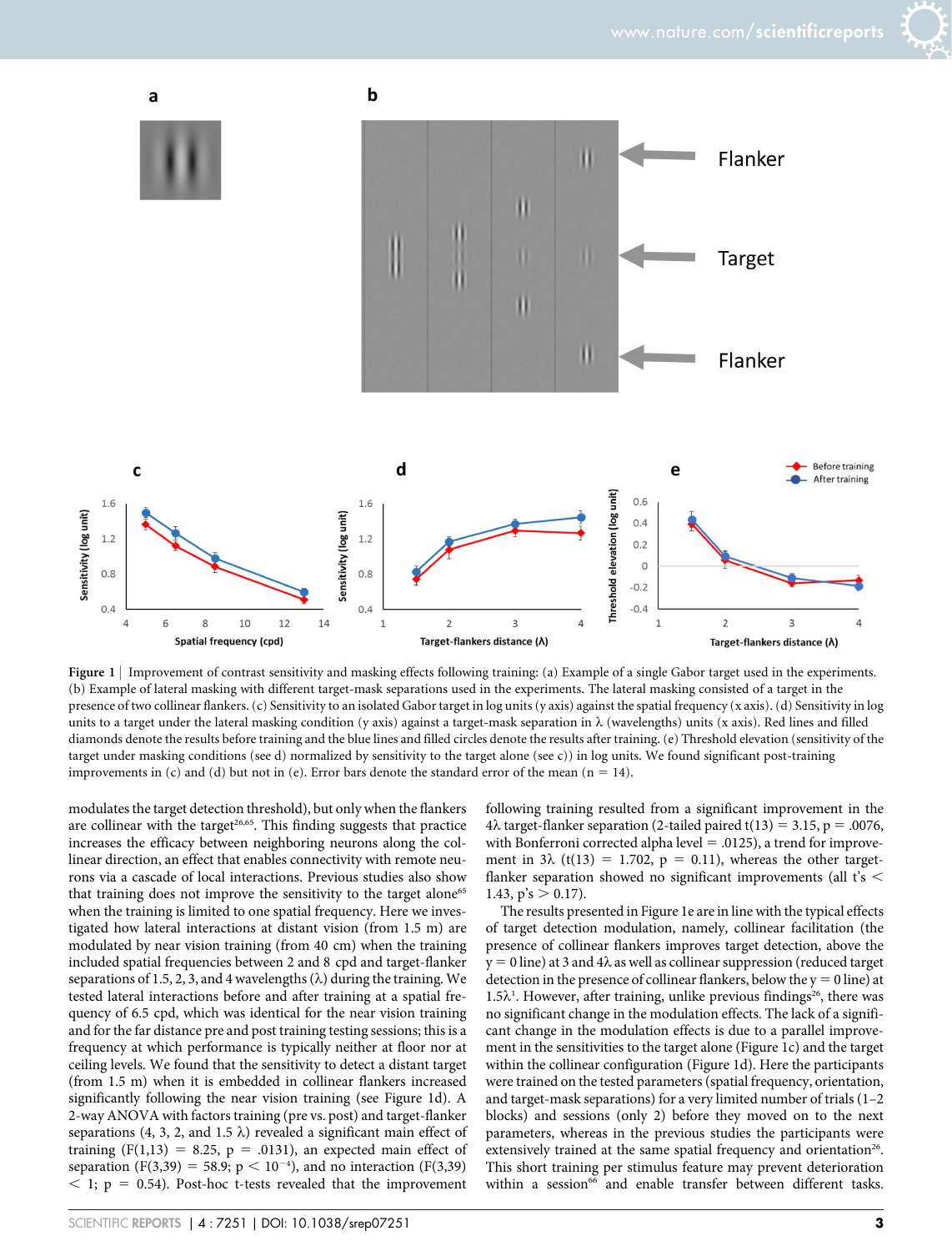Moreover, here we show improvement in the target-alone condition in parallel with improvement under the lateral masking condition. This effect may be due to training on a wide range of spatial frequencies and orientations<sup>40</sup>, whereas the previous studies used only one spatial frequency and orientation<sup>26,65</sup>. However, here, owing to the parallel increase in the sensitivity to the target under both conditions, we did not observe an appreciable effect of enhanced facilitation.

Temporal processing: backward masking (Gabor targets). Previous studies showed that presenting collinear masks after the collinear flankers and the target (lateral masking) abolishes the facilitation effect<sup>1,67</sup>. Consistent with these results, Figure 2 shows that the effect of suppression by backward masking is larger for short inter-stimulus intervals (ISIs) and that it decreases with longer ISIs. Figure 2b shows the reduced thresholds of target detection with training (pre vs. post) as a function of increasing the length of the ISIs (60, 90, 120, and 150 ms). A 2-way ANOVA with the factors training (pre vs. post) and ISI revealed a significant main effect of training  $(F(1,13) = 11.4, p = .0049)$ , a main effect of ISI (F(3,39) = 5.88, p = .0021), and a significant interaction (F(3,39)  $=$  3.803, p = .0175), resulting from the significant improvement in the short ISIs (post-hoc t-tests for 60 ms:  $t(13) = 3.84$ , p = .002, 90 ms:  $t(13) = 2.38$ ,  $p = .03$ ). Figures 2b and 2c show the effect of training on the threshold change in the target that was presented with the two flankers (lateral masking), followed by backward masking of the two flankers. Figure 2b presents the unnormalized data (contrast detection thresholds (log units)) and Figure 2c shows the data as threshold elevations (normalized to the contrast detection threshold without backward masking (but with lateral flankers)). After training (blue line, filled circles), the backward masking effect was significantly reduced only for the short ISIs. A 2-way ANOVA with training and ISI as factors revealed no main effect of training (F(1,13) = 1.704, p = .214), a main effect of ISI (F(3,39) = 5.885, p = .0021), and a significant interaction (F(3,39) = 3.8, p = .0175). Here too, this effect was revealed due to the large reduction for the shortest ISI (from 0.4 to 0.15 log units, 78%, ISI = 60 ms, 2tailed,  $p = 0.0029$ ; for all other ISIs, 2-tailed,  $p > .18$ ), reaching almost a ''flat'' level across ISIs. Before training, the backward masking effect for short ISIs of 60 and 90 ms was significantly different from the one resulting from longer ISIs of 120 and 150 ms (2-tailed  $p \le 0.0223$ ). However, after training the performance for the shorter ISIs improved and became as good as for the longer ISIs (not significantly different from longer ISIs). The results, presented in Figure 2, show that the slope after training has changed, indicating that after training the participants were able to process the information much faster and could overcome backward masking effects. This result supports our hypothesis that our training leads to improved processing speed.



Figure 2 | Reduction of temporal (backward) masking effects following training: (a) Example of the stimuli; the backward masking consisted of a target and two collinear flankers followed by another two collinear flankers presented after varying times (ISIs). Target detection threshold in log units (y axis) against an inter-stimulus interval (ISI, x axis). (b) Detection thresholds of the target under the backward masking conditions. (c) Threshold elevation (threshold of the target under the backward masking conditions normalized to the threshold without backward masking). Red lines and filled diamonds denote the results before training and the blue lines and filled circles denote the results after training. The post-training results for the short inter-stimulus intervals (ISI) of 60 and 90 ms significantly improved. Error bars denote the standard error of the mean ( $n = 14$ ).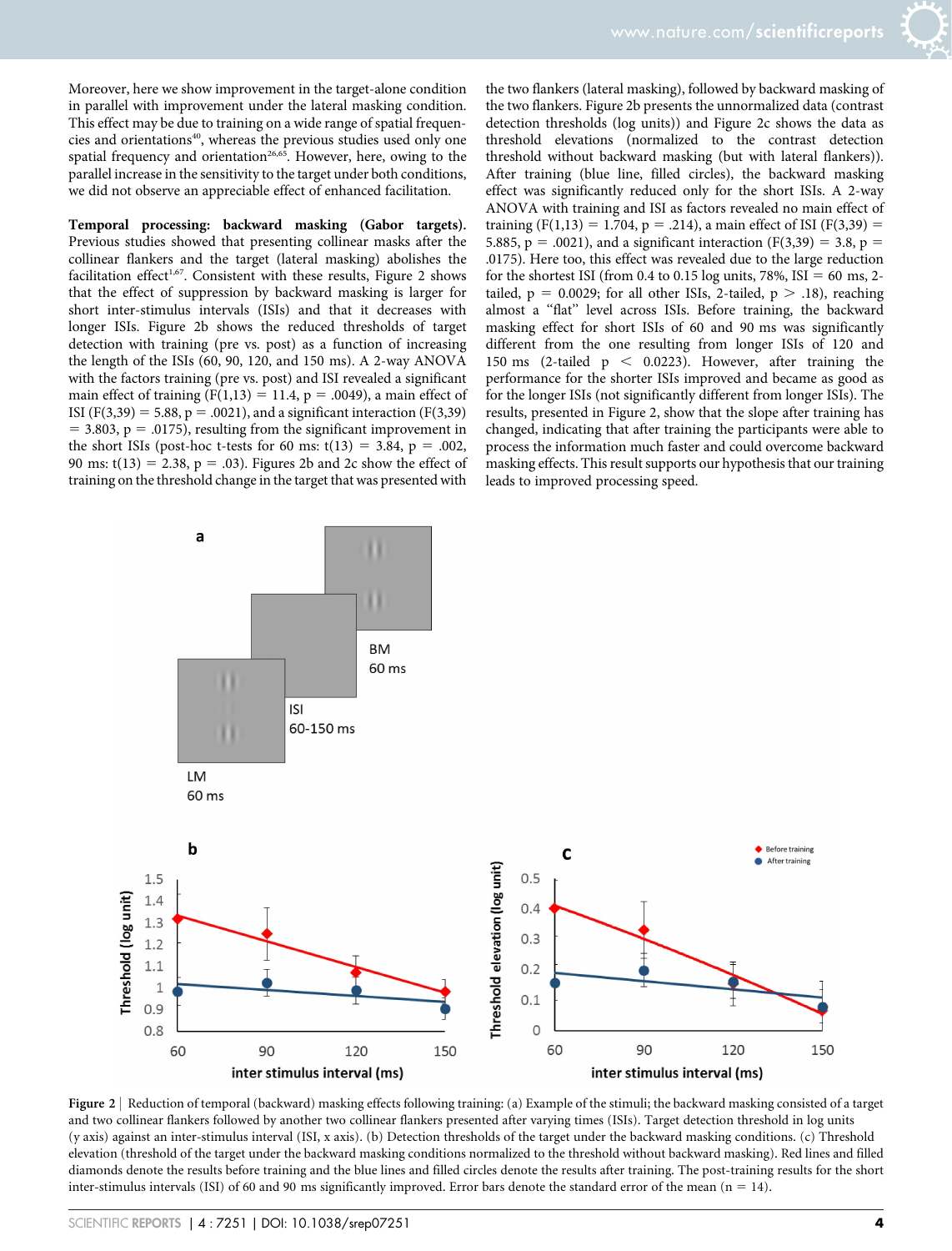Temporal processing: visual acuity under temporal crowded conditions (E letters). Before and after training we also measured crowding (the crowded condition) as a function of presentation time (30, 60, 120, and 240 ms) using E letters on an iPod from a distance of 40 cm. The results, presented in Figure 3b, show that the effect of crowding by E letters is similar to the effect of temporal masking by Gabors (cf. with Figures 2b and 2c). To measure crowding, an E target is embedded in a matrix of randomly oriented E letters, with 0.4 inter-letter spacing. An adaptive method was used for measuring the smallest E for which the direction in which it is facing can be identified. The y axis denotes visual acuity in LogMAR (the minimal angle of resolution) units, where 0 denotes a visual acuity of 6/6 (a log minimal angle of 1). Before training, the results showed significant crowding for short presentation times of 30 and 60 ms ( $p = 0.022$ ), which decreased with increasing presentation time. The crowding was significantly reduced for stimulus durations of 120, 60, and 30 ms. A 2-way ANOVA with the factors training (pre vs. post) and stimulus durations (30, 60, 120, and 240 ms) showed a main

effect of training ( $F(1,13) = 24.342$ ,  $p = .0003$ ) and a main effect of duration ((F(3,39) = 30.098 p < .0001). For the 30 ms presentation time, the crowding was reduced from 0.26 to 0.09 log units (41%), for 60 ms, from 0.2 to 0.04 (45%), and for 120 ms, from 0.1 1 to 0.01 (26%). The interaction was marginally significant ( $F(3,39) = 2.75$ , p  $=$  .056). Note also that after training, the participants achieved a better than normal vision level of 6/6 at about 240 ms. Very interestingly, the participants were able to isolate the target faster: as Figure 3b shows, before training they were able to identify a crowded letter equivalent to a visual acuity of 6/6 (0 LogMar) in about 240 ms, whereas after training they almost reached this level in about 120 ms. When this effect was calculated for each participant, the change was from 204 to 123 ms (Figure 3c). This slope change supports the notion that the training led to an improvement in the processing speed and not to an improvement in sensitivity per se.

To test whether this improvement was merely due to a test-retest effect, we tested a control group ( $n = 19$ ) on this task in two sessions spaced apart as the duration of the training. A 3-way ANOVA on

a



Figure 3 | Reduced crowding and improved processing speed following training: (a) Stimulus example; E target (center) surrounded by E masks. (b) Visual acuity (VA) under crowded conditions in logMAR units (a minimal angle of resolution, y axis) as a function of the presentation time (x axis) in the pre-training (first) and post-training (second) testing sessions for the training and control groups. VA of the smallest target is presented in logMAR units. The zero line denotes a VA of 6/6 (a log minimal angle of 1). The training group is denoted by solid lines and circles. The control group is denoted by dashed lines and triangles. Open symbols and red lines stand for the pre-training results, and filled symbols and blue lines denote the post-training results. The control group's second testing after a break lasted as long as the training period. Following training, the trained group improved significantly for all durations, whereas the control group did not (see Results). (c) Reduced stimulus duration required to reach a VA of 6/6 (0 logMAR on the Y axis) following training. Whereas before training, the average exposure duration required to reach a VA of 6/6 was 204 ms (red bar), after training this exposure duration was reduced to 123 ms (blue bar). Error bars denote SEM (trained group:  $n = 14$ , controls:  $n = 19$ ).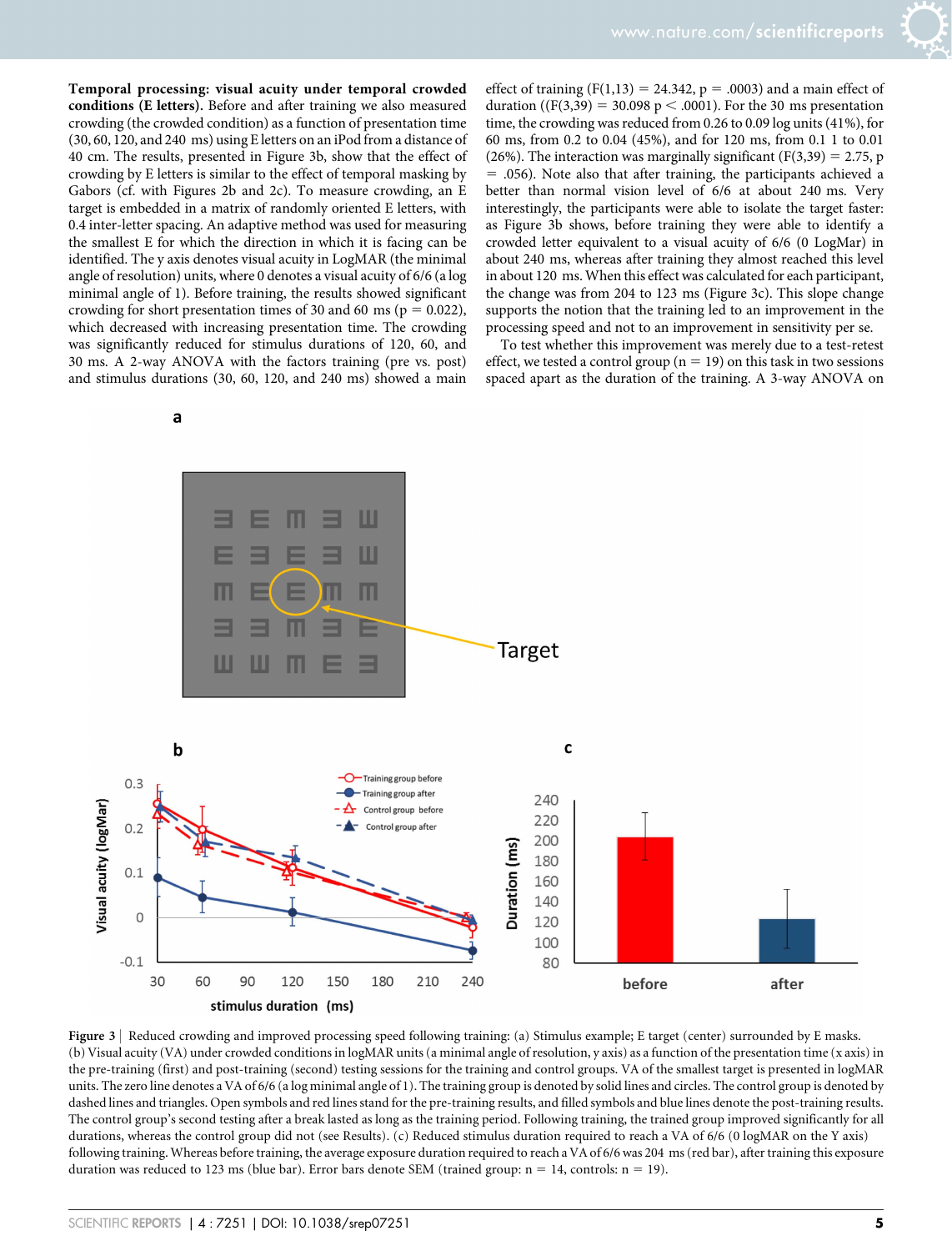temporal visual acuity with the between-subject factor group (training, control), the within-subject factors testing session (pretest, posttest), and the duration revealed an unsurprisingly significant effect of duration (F(3,90) = 74.64, p < .001), a significant effect of group  $(F(1,30) = 40.49, p < .001)$ , a significant effect of testing session  $(F(1,30) = 10.74, p = .003)$ , and, importantly, a significant interaction between the group and the testing session ( $F(1,30) = 17.52$ ,  $p < .001$ ). These results, presented in Figure 3, show that there was no significant learning effect in the control group because their scores on this temporal visual acuity test did not change from the first to the second session (2-way ANOVA on the control group's temporal visual acuity with the duration and testing sessions revealed no significant effect of testing session:  $F(1,17) < 1$ , p = .498, and no interaction between duration and testing session:  $F(3,51) < 1$ , p = .721). Thus, we contend that the significant improvements reported here are due to the training (a significant effect of the testing session in the group receiving training:  $F(1,13) = 24.34$ ,  $p < .001$ ) and not due to test-retest effects.

Spatial processing; Improvement of static visual acuity as measured on ETDRS clinical charts. Previous studies reported that the near visual acuity is significantly worse than the far visual acuity<sup>62,63</sup>. Here we measured the visual acuity of all participants on near (40 cm) and far (3 meters) ETDRS clinical charts, for the training group, before and after the training, and for the control group in the first and second testing sessions (see above). In the first testing session, the average near visual acuity of all participants ( $N = 33$ ,  $-0.1 \pm 0.01$  (SE) LogMAR (1 line better than 6/6)) was significantly worse than their far visual acuity ( $-0.15 \pm 0.01$  (1.5 lines better than 6/6); far vs. near 2-tailed paired t-test:  $t(31) = 2.95$ , p < .006) by 12%. This effect further supports our study's aim to explore whether the mechanisms processing near and far vision are the same. Thus, our results suggest that the distance-invariant notion is more complex than the received view, and that vision and visual acuity may be affected not only by the physical image present on the retina but also by the distance of the image.

In order to examine the effect of training on visual acuity, we ran a 3-way ANOVA with the between-subject factor group (training, control), the within-subject factors testing session (pre, post), and the VA-measurement distance (near, far). Interestingly, we found a significant effect of VA distance  $(F(1,31) = 11.44, p = .002)$ , and a tendency towards a three-way interaction  $(F(1.31) = 2.36, p = .071)$ . Post-hoc analysis revealed that prior to training the visual acuities of the two groups were not significantly different (far:  $t(31) = 1.16$ , p = .256; near:  $t(31) = 1.57$ ,  $p = .127$ ; two sample t-test). However, after training, the near visual acuity of the trained group improved slightly but significantly (7%,  $t(13) = 3.85$ ,  $p = .002$ , paired t-test), whereas that of the control group did not (t(18)  $\lt$  1, p  $>$  .7). The far visual acuity of both groups remained unchanged (t's  $\leq$  0.91, p's  $>$  0.38). The significant difference between the far and near VA that was evident in the trained group prior to training was no longer present following training (t(13) = 0.78, p > .44).

This effect of specific improvement in near visual acuity (40 cm), which did not transfer to far visual acuity (3 meters), may suggest that the improvement is due to the training on near visual tasks that did not transfer to far visual acuity, suggesting that the visual processing involved in the spatial processing of letter resolution for near is different from that of far visual acuity. However, we noted that the training for near (40 cm) did transfer to improved detection of far Gabor targets, as measured on a PC (1.5 m). Thus, a conclusion regarding the transfer of improvement between distances may be confounded by the possibility that the far visual acuity was already very good and may have reached nearly the best level (the ceiling effect), thus not enabling further improvement. It was shown that the extent of improvement, in particular, visual functions is proportional to the initial level of these visual functions before training<sup>42,45</sup>. Thus, further studies may consider designing a study in which this issue is tested with populations with reduced far visual acuity to enable improvement.

#### **Discussion**

Here we trained young adults with normal or corrected to normal vision using a visual paradigm that combined spatial and temporal Gabor detection tasks at near vision. We found that visual improvements were not specific to the trained tasks and that they generalized to other non-trained visual functions such as detection under crowded conditions, and importantly, to far vision (1.5 meters). Although these results are consistent with previous results in atypical vision showing generalization of improvements $41,44$ , this is the first study to show generalization of improvements in normal young adult vision, including several novel effects of perceptual learning that are discussed next.

Faster temporal processing for detection (Gabors) and identification (letter crowding). A previous study suggested that visual improvements following perceptual learning may result from improved contrast sensitivity and/or processing speed<sup>39</sup>. Here we directly tested the improvement in spatial and temporal processing. We found robust temporal improvements (a gain of 81 ms in the processing of letter acuity) despite only subtle improvement in contrast sensitivity. Therefore, our results provide evidence favoring an alternative explanation, namely, that the improvements following visual training are due to faster processing of visual information, together with a reduction of crowding and masking effects. Recently, it was emphasized that crowding is an essential bottleneck in perceptual and perceptual processing<sup>3,4</sup>. Since the processing of visual information takes time, in order to mediate relevant behavior, the processing must be completed within a limited time window. Thus, the gain in temporal processing speed may enable one to overcome the bottleneck of crowding and may provide a better stream of visual information for perceptual processing; thus, it may improve cognitive functions such as decision-making<sup>39</sup> and reading<sup>40</sup>. A previous study showed that visual recognition, as measured by letter size (visual acuity), takes more time with decreasing letter size<sup>61</sup>. Here we show that before training the participants needed 204 ms to recognize a letter (of a size that leads to 6/6), but that they were able to do so within only 123 ms following training. Interestingly, following training, at 240 ms they reached a better than normal vision level. This result further supports our hypothesis that improved processing speed may underlie the generalization of improvement in many visual functions<sup>40</sup>.

There has been some controversy about the nature, size, and even the existence of crowding in the fovea<sup>3-5,57,58,68</sup>. Here we show robust foveal crowding for short presentation times. This result is consistent with earlier studies showing that Vernier acuity (measured at the fovea) is affected by crowded displays and by their distinctiveness from the targets<sup>57</sup> or at very short exposures<sup>58</sup>  $(<$ 100 ms). Moreover, a recent study<sup>49</sup> showed that both target identification and reaction time are affected when a foveal target is presented for a short time, or when the processing time is limited by backward masking. These findings suggest that extra processing time is required to overcome foveal crowding<sup>49,58</sup>. These results are consistent with our current findings showing improved contrast detection under backward masking conditions and improved letter identification (visual acuity) under crowded conditions with short presentation times. All together, the results suggest that the improved processing is achieved in stages, where an early detection stage is followed by a later identification stage<sup>69</sup>. After training, the detection task was accomplished within a shorter time period, suggesting that the overall processing was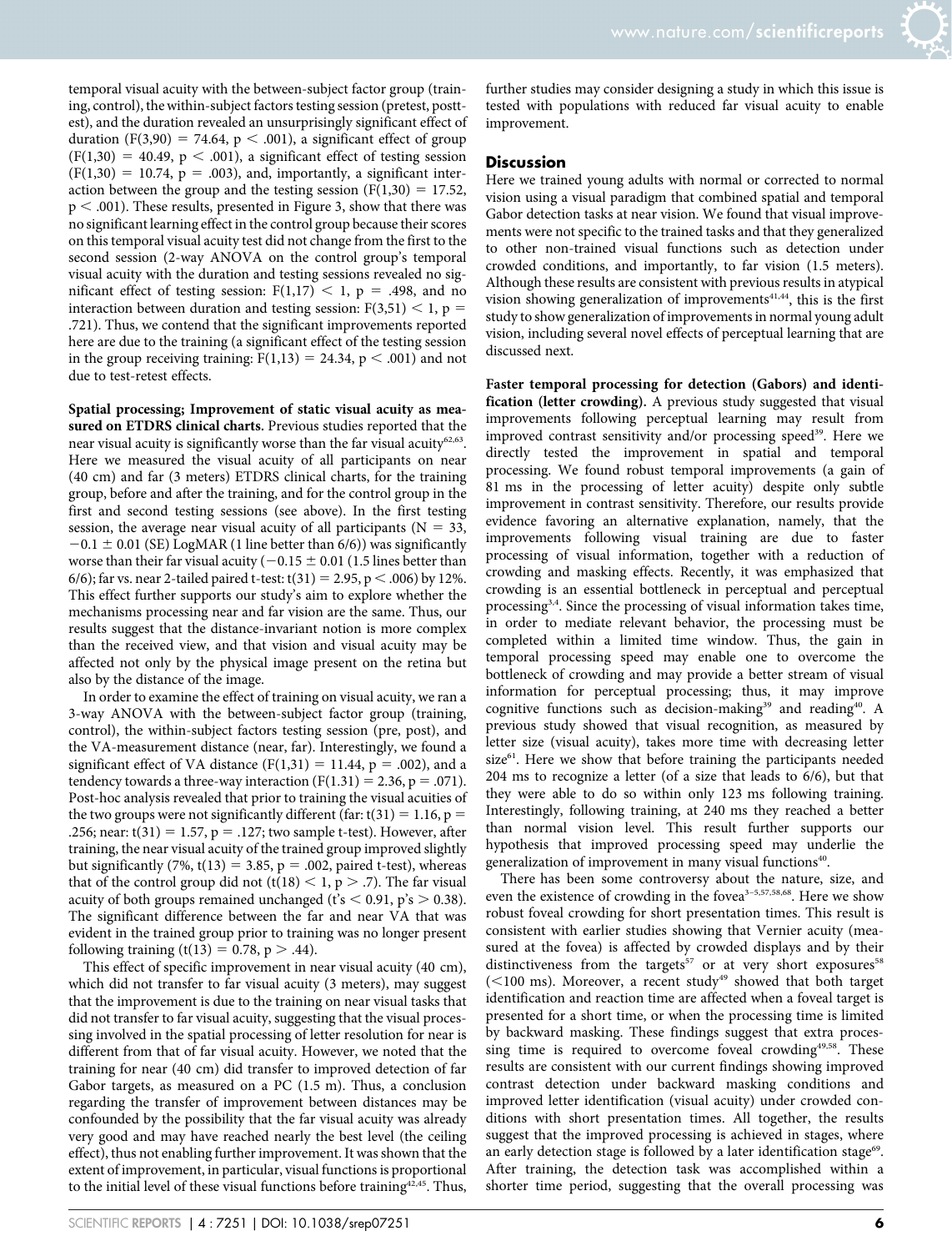much faster. This could be attributed to faster processing of either the first (detection) or the second (identification) stage.

A few possible neural changes at different levels of the visual processing hierarchy may underlie improved performance, leading to improved processing speed. One possibility is that neurons at the early processing levels (e.g. in V1) may improve their sensitivity<sup>47</sup>, resulting from sharpening of the orientation tuning curves<sup>70</sup> or a reduction in the receptive field size<sup>71</sup>. Other possibilities are related to the retuning of internal templates<sup>72</sup>, or to noise reduction<sup>72,73</sup>. A previous study showed that increasing contrast is associated with increased neural responses and decreased neural latencies of single neurons in the primary visual cortex<sup>74</sup>. It was also shown that training reduces the internal noise in human visual processing<sup>73</sup> and thereby improves sensitivity. However, neurons in the visual cortex are extensively connected to other neurons, enabling them to integrate lateral inputs (which are noisy as well). Thus, noisy responses may also result from lateral influences. Moreover, imbalanced excitationinhibition inputs may contribute to noisy activity. It has been suggested that reduced inhibition in the visual cortex underlies increased noise75 or reduced processing speed76. It was shown that collinear facilitation reduces the noise of neural responses<sup>77</sup>, that similar training shortens the response latency in young participants<sup>39</sup>, and that collinear facilitation expedites the brain's processing78. Thus, we can conclude that our training, which attempts to improve the efficiency of the spatial and temporal interactions at early visual areas, might improve processing speed directly by changing the excitation-inhibition balance, or possibly indirectly by reducing internal noise and improving neural sensitivity.

Generalization of improvement: Transfer between tasks. An important result of our study is the transfer of improvement following training on contrast detection of Gabor patches to improvement in a letter visual acuity task (visual acuity under crowded conditions presented for short times). Although transfer of improvements were shown previously with clinical populations (amblyopia<sup>42,43</sup>, presbyopia<sup>40</sup>, and developmental visual agnosia<sup>44</sup>), our results are novel since a) we found that the improvement is greater for shorter presentation times and when measured under crowded conditions, whereas previous studies showed improvements in visual acuity using static clinical charts; b) we provide data for young participants with normal/corrected to normal vision and not in impaired vision (clinical cases); c) we showed transfer from near vision training to both improved near visual acuity and to far temporal processing, while previous studies showed transfer of visual functions only for a trained viewing distance (either far visual acuity improvement following far visual training in amblyopia, or near visual acuity improvement following near visual training in presbyopia). We found that following training, static near visual acuity improved, whereas static distance/far visual acuity did not improve. This may suggest that near and far visual acuity, as measured by static charts, do not rely on joint mechanisms. However, since the spatial visual acuity for distance vision, as measured on the static ETDRS chart, may have reached a ceiling performance in the training group, our results did not allow us to reach such a conclusion.

One can claim that the improvements reported here may be due to a retest effect, i.e. very fast learning taking place already during the pretest. It has been established that many perceptual learning studies show improvement in learning just after a few sessions<sup>9,10,14,79</sup> mainly if the effects are not robust. However, to date, no study has shown rapid, remarkable improvement in visual acuity. Moreover, previous training studies that have used similar methods found no improvement in lateral facilitation, contrast sensitivity, and backward masking for the control group just by retesting or placebo training for 50 hours<sup>80,81</sup>. No improvement in contrast sensitivity was found even after 10 sessions of training<sup>39</sup>. An appreciable improvement in collinear facilitation requires many sessions of training at the same orientation and spatial frequency<sup>26</sup>. Furthermore, we show (Figure 3) the results from a control group, tested on the novel temporal visual acuity task under the crowded condition task. This group did not undergo training and was retested after the same time period as the training group ( $\sim$ 2 months). The results showed that for the control group there was no improvement at any of the presentation times. It is also worth noting that studies show that the magnitude of the improvement is related to the initial level of the participants' performance, being maximal for worse vision and minimal for good vision<sup>42,45</sup>. In our study, the initial level of the spatial processing of the young participants was very good and therefore, it is expected that the improvement will not be robust, as found for the improvement of contrast sensitivity or for the static visual acuity for distance. Moreover, the main novel result of our study is an improvement in temporal processing. Indeed, the initial vision for short presentation times was reduced and it improved remarkably after the training. The control group (Figure 3) that was retested for the same task after  $\sim$ 2 months showed no improvement at all the presentation times. Therefore, we contend that the training on Gabor patches is transferred to spatio-temporal gains of letter resolution and crowding.

Using iDevices for training. Here we show for the first time conclusive evidence showing the significant effects of training on hand-held iDevices using the GlassesOff application. The results provide encouraging news for future research in the field of perceptual learning. Training on hand-held devices may increase training efficiency, simplify future research, and make the training much easier for potential users. Such training can be effectively used for testing and training children and for special populations, and also bypass transportation limitations.

The relationship between spatio-temporal masking and crowding. We recently showed<sup>51</sup> that masking and crowding behave similarly in the fovea and in the periphery for a particular range of spatiotemporal parameters. Those results suggest that a joint mechanism might exist, and that it may mediate these masking and crowding effects. Both masking and crowding may be related to the size of the human perceptive fields in the fovea<sup>1,82-85</sup> as well as in the periphery76,85. Participants with larger perceptive fields exhibit greater effects of masking and crowding and vice versa. However, the mere correlation between masking and crowding does not necessarily suggest that they operate by mutual processes.

Accumulating evidence suggests that multi-dimensional parameters and multiple factors may affect the relationships between masking and crowding. Thus, masking and crowding may be determined by multiple sources of interference operating at several levels of cortical processing51,86 and each of them might affect the task. Among these factors are a) the proximity between the target and the flankers, which depends on the eccentricity<sup>3,4,85</sup>, b) the duration for which the target is visible [in the fovea longer presentation times reduce crowding and masking such that at presentation times longer than 120 ms there are no crowding effects<sup>49,51</sup>; in the periphery, presentation times longer than 250 ms do not affect crowding<sup>88</sup> even though such elongated presentation times can involve eye movements that potentially increase crowding<sup>87</sup>, and whether presentation times shorter than 250 ms affect peripheral crowding is still unclear, c) the temporal order (dynamics) of the presentation (backward, simultaneous, or forward masking<sup>49,58,89</sup>), d) the global configuration and grouping between the mask and the target elements, where collinear configuration seems to produce the maximal effect<sup>57,86,90</sup>, e) contrast – where higher crowding is found with a higher contrast threshold, and f) attention $91$ . Thus, crowding and masking may or may not be correlated, depending on the particular spatial-temporal parameters chosen in the study.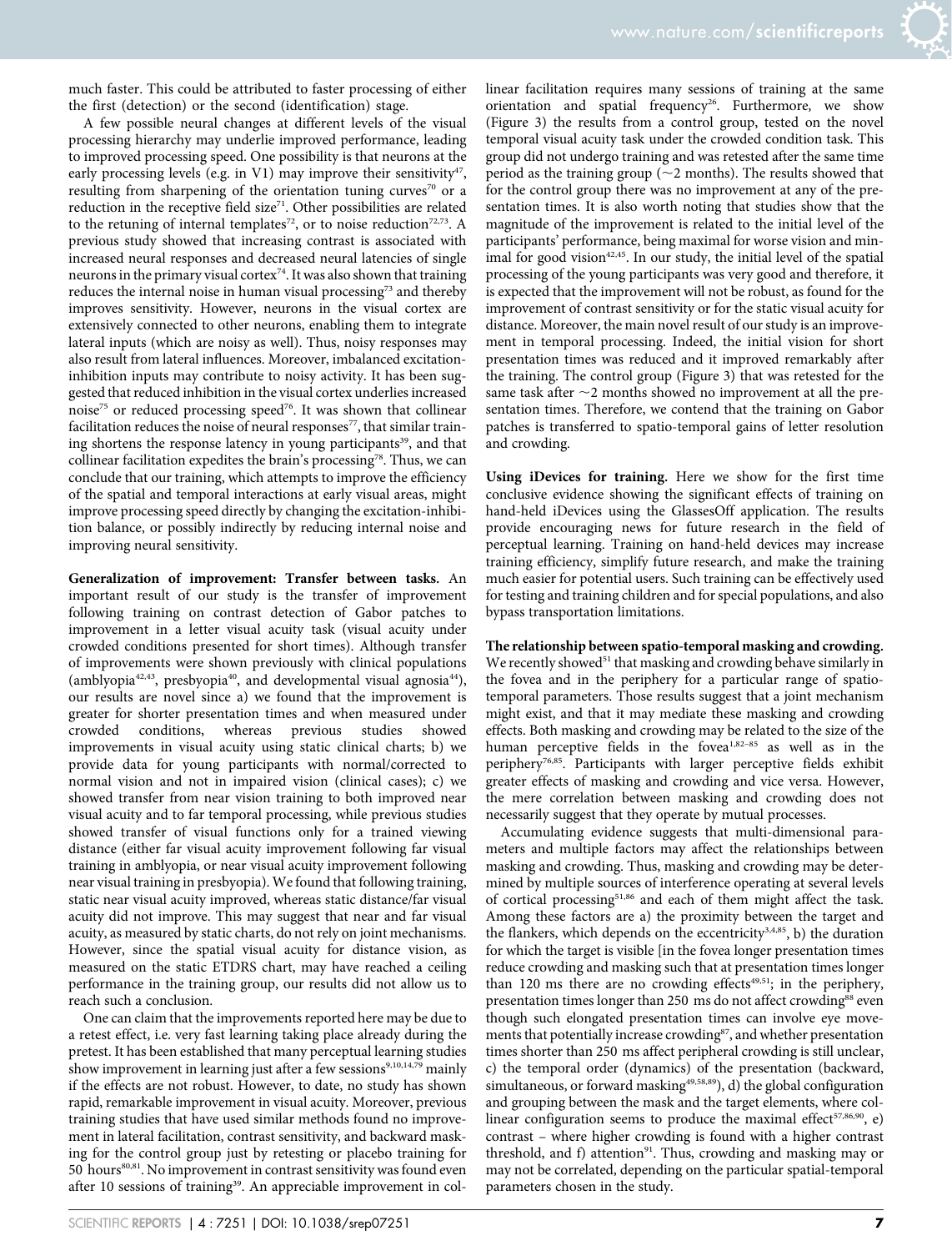#### Conclusions

Since the processing of visual information takes time, in order to mediate relevant behavior, the processing must be completed within a limited time window. Thus, the gain in temporal processing speed may enable one to overcome the bottleneck of crowding and may provide a better stream of visual information for perceptual processing, and thus may improve perceptual functions such as contrast detection, identification and object recognition, and cognitive functions such as decision-making<sup>39</sup> and reading<sup>40</sup>. The results of our current study show that improved processing speed also improves the temporal processing of both crowding, using letters, and masking, using Gabors, suggesting that the two phenomena are at least partly related<sup>49,51</sup>. Thus, processing speed may lead to overcoming foveal crowding and might be the enabling factor for generalizing to other visual functions.

#### Methods

The paradigm used in this study is similar to the paradigm used in our earlier studies in presbyopic [aging eye] participants<sup>40</sup> in terms of behavioral tasks and temporal conditions. Visual acuity, spatial contrast sensitivity, crowding, and backward masking were tested before (pretest) and after (posttest) the treatment using a PC at a distance of 150 cm in the laboratory.

Participants. Twenty-three young participants with no neurological conditions and with normal or corrected-to-normal vision in both eyes volunteered to participate in the training study. Fourteen of them (aged 24  $\pm$  5 years old, mean  $\pm$  STD) completed the training and returned for the posttest. Twenty additional participants enrolled in a control group and completed the pretest. Nineteen of them (aged  $24 \pm 5$  years old, mean  $\pm$  STD) returned for the posttest after the same time as the group undergoing training but without any training. The procedures were approved by the ethics committee of the Charité, and all participants gave informed written consent to participate in the study. They were paid for participation in pre- and posttests and voluntarily completed the training phase. The study was performed at the Visual Perception Laboratory, Charité – Universitätsmedizin Berlin, Germany. All experimental protocols were performed in accordance with the guidelines provided by the committee approving the experiments.

Apparatus. Pretest and posttest were measured at the lab on a Samtron 98PDF 19" CRT screen (1024  $\times$  768 pixels at a 100 Hz refresh rate; the effective screen diagonal was 43.6 cm) controlled by a PC.

Visual acuity before and after training. We measured near (40 cm) and far (3 meters) visual acuity with an ETDRS chart. Far visual acuity was measured from a viewing distance of 3 meters using a wall-mounted ETDRS chart (Precision Vision) and near vision was measured using a hand-held chart from 40 cm.

Psychophysical measurements before and after training: stimuli and paradigms. PC test -The stimuli were vertically oriented localized gray-level gratings (Gabor patches, GPs) with an equal luminance distribution (STD,  $\sigma$ , allowing a minimum of 2 cycles in the GP), and the viewing distance was 150 cm. A 2AFC paradigm was used, and participants were asked to report which interval contained the target. Target detection contrast threshold was determined for each condition, using a separate adaptive method for each block that converged to 79% percent correct. Participants started each trial by pressing the middle mouse button. A visible fixation circle was presented in the center of the screen until the participants pressed the button again to start the intervals. The two intervals were 60 ms each with an 800 ms gap between them. The first interval was preceded by a 300 ms blank period with a temporal jitter of 500 ms on average. The target GP was presented in only one of the intervals (the order was randomized). Participants were asked to report which interval contained the target by pressing a mouse button (left for the first interval and right for the second). Across trials, the target presentation was equally distributed between the two intervals. Participants were instructed to maintain their fixation at the center of the monitor and to avoid eye movements during the trials.

Psychophysical measurements included the following: 1) contrast sensitivity: The task was to detect a single Gabor patch target with a spatial frequency of 5, 6.5, 8.5, or 13 cycles per degree (cpd) presented for 60 ms; 2) lateral masking (LM): Detection of a Gabor target masked by two high-contrast (60%) collinear Gabor flankers with a target-flanker distance of 1.5, 2, 3, and 4 wavelengths ( $\lambda$ ) (presented for 60 ms) with a spatial frequency of 6.5 cpd occupying 0.31 degrees of visual angles; 3) temporal masking: Backward masking following lateral masking, composed of LM followed by another mask, identical to the two flanking collinear GPs used in LM, presented at the same location but with varied time intervals (inter-stimulus interval, ISI) after LM. The ISIs were 60, 90, 120, and 150 ms. The target-flanker distance was  $2\lambda$  and the target and flankers had a spatial frequency of 6.5 cpd.

Training on iDevices using the GlassesOff application. The paradigm is a structured perceptual learning training method originally developed for improving visual functions in presbyopia (GlassesOff applications for iDevices). The results of

each session are sent via the internet to a remote server that analyzes the results. The training difficulty for the next session is adapted individually for each user according to the user's performance in the previous session. Thus, the pace of the progress is determined according to the individual's results. The initial number of sessions is individually set after an initial evaluation of the temporal visual acuity<sup>92</sup> (see below) and is continuously updated throughout the training, based on the user's performance. The participants were instructed to perform at least 3 sessions per week and completed  $24 \pm 3$  sessions (mean  $\pm$  STD, range 20–33); one participant performed 33 and 2 participants performed 20 sessions on different days not including the days of the pretest and posttest.

Training on iDevices. Recent technology enabled the use of high-resolution screens on iDevices known as retina displays. The pixel size of the retina display is 0.078  $\times$ 0.078 mm, about 4 times smaller than the standard pixel size of PC monitors. This provides the advantage of presenting high spatial frequencies viewed from short distances. In this study we were able to train the participants using high spatial frequencies up to 8 cpd. We recently showed<sup>93</sup> that the contrast sensitivity measured on a retina display is much better than that measured on PC monitors and that this improves the visual functions of presbyopes. The screen resolution of the iPod and iPhones was 960  $\times$  640 pixels at a 60 Hz refresh rate, whereas the effective training area from 40 cm was a circle with a diameter of 4.9 cm.

To avoid variability among the resolution, screen size, and luminance values that exist between the different iDevices, the pre and post testing of the temporal acuity were performed on the same device for all participants: an iPod (retina display) in a controlled environment at the lab. The training was performed using the participants' personal devices, which all had retina displays, except for one user who used an iPhone 3 (pixel size 0.156  $\times$  0.156 mm<sup>2</sup>, better than a PC). Nevertheless, the application sets the overall luminance and the image size of the Gabor patches (by compensating for the known pixel size of each device) at the beginning of each session to be the same among the different devices.

The luminance of the screen was controlled throughout the training by automatically setting it to its maximal value  $(120 \text{ cd/m}^2)$  at the beginning of each session and returning it back to the user's preferences at the end of the session. The participants were instructed to train at home in a dark environment from 40 cm with both eyes open in a dark environment at their convenience. Each participant was provided with a ribbon of this length so that they could easily adjust the distance from the device to their eyes at home.

Training paradigm. Participants were trained on contrast detection of Gabor targets under lateral and backward masking conditions, by posing spatial and temporal constraints on the visual processing. The training covered a range of spatial frequencies (2–8 cpd; the size of the Gabor patches ranged from 0.18 to 1 deg) and included 4 orientations (0, 45, 90, and 135 deg) that were modified in accordance with the improved performance. Each session included 6 blocks that included the target alone and 5 blocks composed of two of the above-described 4 conditions (contrast sensitivity, lateral masking, spatial masking (crowded configuration), temporal masking) and a fifth condition: pedestals: contrast discrimination of the target while the two flankers served as pedestals either at a) 1.5  $\lambda$  or 0  $\lambda$ . The selection of the conditions was determined by an automated algorithm that advanced the conditions, the difficulty level (spatial frequency, orientation, and target contrast), and ISI according to the participant's performance. Each condition was repeated twice during different successive sessions on different days.

The ISIs were 60, 90, 120, 150, 180, 210, or 240 ms. A 2AFC paradigm was used, identical to the one used in the pretest and posttest, and the participants were asked to report which interval contained the target. Auditory and visual feedback were provided. ISI, the duration of the presentation of target and flanking Gabors, as well as their orientation and spatial frequency were modified between sessions, one parameter at a time, according to the performance in the preceding session. The duration of the stimulus presentation was 60 ms. The spatial distance between the target and the flankers varied from 0 to 4  $\lambda$ . The orientation of the Gabor patches was always the same for the target and masking GPs (i.e., collinear, side-by-side or cross: 'collinear + side-by-side').

Visual acuity under temporal crowded conditions using E letters on an iPod (at the lab). We applied here, on iPods, the same paradigm that we used before<sup>49,59</sup> in order to investigate the crowding (letter resolution) at different presentation times. This method accurately predicts the near visual acuity, as measured on near ETDRS charts<sup>92</sup>. It is a LogMAR chart equivalent, monitor-based paradigm that uses Epatterns presented for presentation times ranging from 30–240 ms. Five rows of five E-patterns each, facing one of four directions, with a 0.1-log unit size difference between the rows were presented. These stimuli correspond to a subset of the LogMAR chart, with a baseline pattern size corresponding to baseline (i.e. 6/6 vision) of the LogMAR chart. The central pattern (the center of the middle row) was always the target for identification. The patterns were dark gray on a gray background and the viewing distance was 40 cm. For each trial the task was to determine the direction of the central E (the target) presented for durations ranging from 30 to 240 ms. An adaptive procedure in which the pattern size and spacing were modified in 0.1 log unit steps was used to determine the size for 50% correct (the chance level was 25%). A different auditory feedback was given for correct and incorrect responses. To determine crowding, we used a crowded condition (0.4 letter spacing)<sup>49</sup> for each presentation time. We recently showed that the results revealed from this procedure are highly correlated with near visual acuity, as measured on an ETDRS chart<sup>92</sup>. This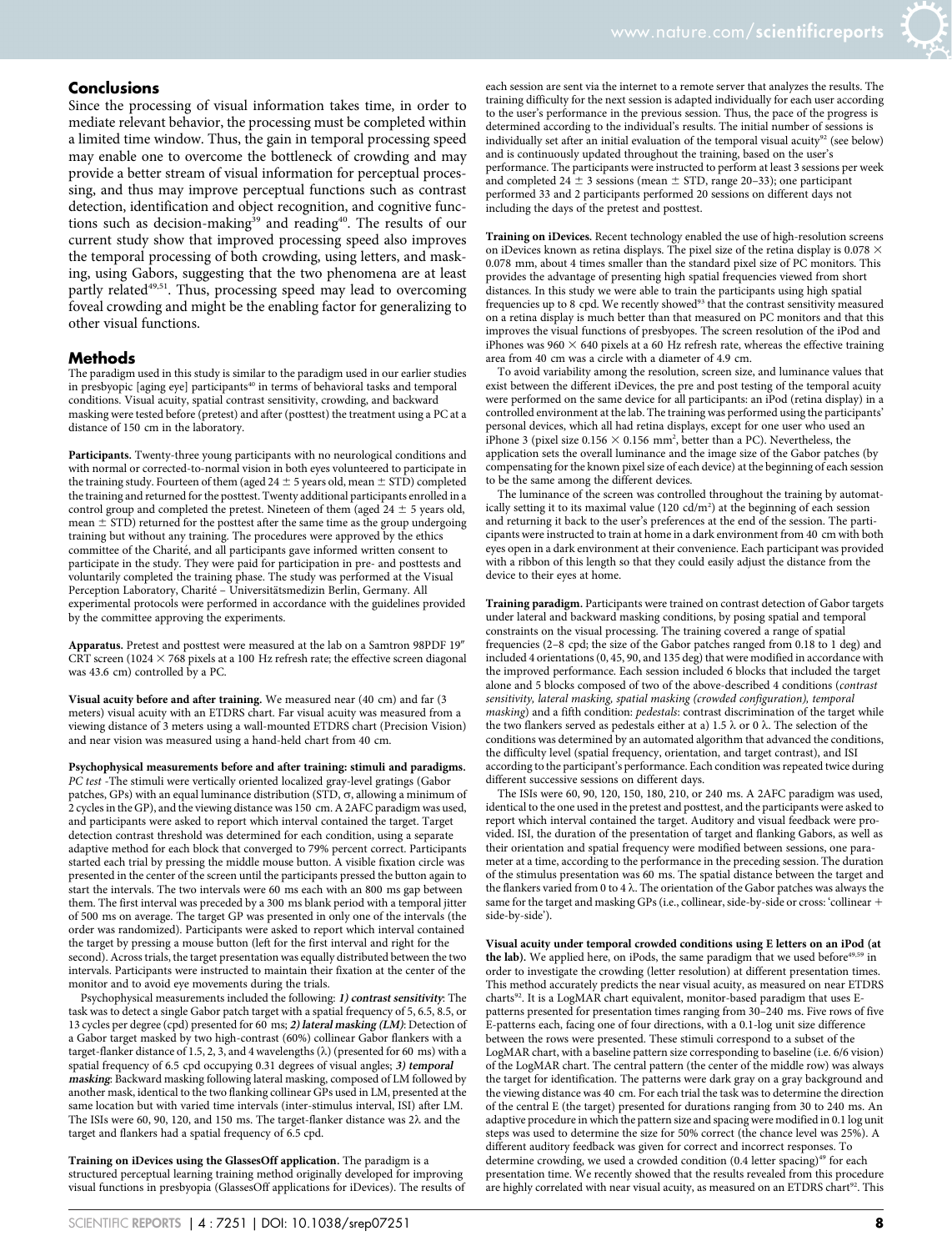- 1. Polat, U. & Sagi, D. Lateral interactions between spatial channels: suppression and facilitation revealed by lateral masking experiments. Vision Res 33, 993–999 (1993).
- 2. Breitmeyer, B. G. Visual masking: an integrative approach. Vol. 4 (Oxford University Press, 1984).
- 3. Whitney, D. & Levi, D. M. Visual crowding: a fundamental limit on conscious perception and object recognition. Trends Cogn Sci 15, 160-168 (2011).
- 4. Levi, D. M. Crowding-an essential bottleneck for object recognition: a minireview. Vision Res 48, 635–654 (2008).
- 5. Pelli, D. G., Palomares, M. & Majaj, N. J. Crowding is unlike ordinary masking: distinguishing feature integration from detection. *J Vis* 4, 1136-1169 (2004).
- 6. Enns, J. T. & Di Lollo, V. What's new in visual masking? Trends Cogn Sci 4, 345–352 (2000).
- 7. Breitmeyer, B. G. & Ogmen, H. Recent models and findings in visual backward masking: a comparison, review, and update. Percept Psychophys 62, 1572–1595 (2000).
- 8. Francis, G. Quantitative theories of metacontrast masking. Psycholog Rev 107, 768–785 (2000).
- 9. Fahle, M. & Poggio, T. Perceptual Learning (MIT Press, Cambridge, Masssachusetts, 2002).
- 10. Sagi, D. Perceptual learning in Vision Research. Vision Res 51, 1552–1566 (2011). 11. Sasaki, Y., Nanez, J. E. & Watanabe, T. Advances in visual perceptual learning and
- plasticity. Nat Rev Neurosci 11, 53–60 (2010). 12. Gilbert, C. D. Early perceptual learning. Proc Natl Acad Sci U S A 91, 1195–1197
- $(1994)$
- 13. Crist, R. E., Kapadia, M. K., Westheimer, G. & Gilbert, C. D. Perceptual learning of spatial localization: specificity for orientation, position, and context. J Neurophysiol 78, 2889–2894 (1997).
- 14. Fahle, M. Perceptual learning: specificity versus generalization. Curr Opin Neurobiol 15, 154–160 (2005).
- 15. Harris, H., Gliksberg, M. & Sagi, D. Generalized perceptual learning in the absence of sensory adaptation. Curr Biol 22, 1813–1817 (2012).
- 16. Polat, U. Making perceptual learning practical to improve visual functions. Vision Res 49, 2566–2573 (2009).
- 17. Xiao, L. Q. et al. Complete transfer of perceptual learning across retinal locations enabled by double training. Curr Biol 18, 1922–1926 (2008).
- 18. Zhang, J. Y. et al. Rule-based learning explains visual perceptual learning and its specificity and transfer. J Neurosci 30, 12323–12328 (2010).
- 19. Zhang, T., Xiao, L. Q., Klein, S. A., Levi, D. M. & Yu, C. Decoupling location specificity from perceptual learning of orientation discrimination. Vision Res 50, 368–374 (2010).
- 20. Watanabe, T., Nanez, J. E. & Sasaki, Y. Perceptual learning without perception. Nature 413, 844–848 (2001).
- 21. Ahissar, M. & Hochstein, S. The reverse hierarchy theory of visual perceptual learning. Trends Cogn Sci 8, 457–464 (2004).
- 22. Ahissar, M. & Hochstein, S. Attentional control of early perceptual learning. Proc Natl Acad Sci U S A 90, 5718–5722 (1993).
- 23. Zhang, J. Y. et al. Stimulus coding rules for perceptual learning. PLoS Biol 6, e197 (2008).
- 24. Tartaglia, E. M., Aberg, K. C. & Herzog, M. H. Perceptual learning and roving: Stimulus types and overlapping neural populations. Vision Res 49, 1420-1427  $(2009)$
- 25. Herzog, M. H., Ewald, K. R., Hermens, F. & Fahle, M. Reverse feedback induces position and orientation specific changes. Vision Res 46, 3761–3770 (2006).
- 26. Polat, U. & Sagi, D. Spatial interactions in human vision: from near to far via experience- dependent cascades of connections. Proc Natl Acad Sci U S A 91, 1206–1209 (1994).
- 27. Polat, U. Functional architecture of long-range perceptual interactions. Spatial vision 12, 143–162 (1999).
- 28. Polat, U. & Tyler, C. W. What pattern the eye sees best. Vision Res 39, 887–895 (1999).
- 29. Polat, U. & Sagi, D. The architecture of perceptual spatial interactions. Vision Res 34, 73–78 (1994).
- 30. Adini, Y. & Sagi, D. Recurrent networks in human visual cortex: psychophysical evidence. J Opt Soc AM 18, 2228–2236 (2001).
- 31. Adini, Y., Sagi, D. & Tsodyks, M. Excitatory-inhibitory network in the visual cortex: psychophysical evidence. Proc Natl Acad Sci U S A 94, 10426–10431 (1997).
- 32. Solomon, J. A., Watson, A. B. & Morgan, M. J. Transducer model produces facilitation from opposite-sign flanks. Vision Res 39, 987–992 (1999).
- 33. Solomon, J. A. & Morgan, M. J. Facilitation from collinear flanks is cancelled by non-collinear flanks. Vision Res 40, 279–286 (2000).
- 34. Chen, C. C. & Tyler, C. W. Lateral modulation of contrast discrimination: flanker orientation effects. J Vis 2, 520–530 (2002).
- 35. Chen, C. C. & Tyler, C. W. Excitatory and inhibitory interaction fields of flankers revealed by contrast-masking functions. J Vis 8, 10 11–14 (2008).
- 36. Gilbert, C., Ito, M., Kapadia, M. & Westheimer, G. Interactions between attention, context and learning in primary visual cortex. Vision Res 40, 1217–1226 (2000).
- 37. Freeman, E., Driver, J., Sagi, D. & Zhaoping, L. Top-down modulation of lateral interactions in early vision: does attention affect integration of the whole or just perception of the parts? Curr Biol 13, 985-989 (2003).
- 38. Freeman, E., Sagi, D. & Driver, J. Lateral interactions between targets and flankers in low-level vision depend on attention to the flankers. Nature Neurosci 4, 1032–1036 (2001).
- 39. Sterkin, A., Yehezkel, O. & Polat, U. Learning to be fast: Gain accuracy with speed. Vision Res 61, 115–124 (2012).
- 40. Polat, U. et al. Training the brain to overcome the effect of aging on the human eye. Sci Rep 2, 278 (2012).
- 41. Polat, U., Ma-Naim, T., Belkin, M. & Sagi, D. Improving vision in adult amblyopia by perceptual learning. Proc Natl Acad Sci U S A 101, 6692–6697 (2004).
- 42. Polat, U. Restoration of underdeveloped cortical functions: evidence from treatment of adult amblyopia. Restor Neurol Neuros 26, 413–424 (2008).
- 43. Polat, U., Ma-Naim, T. & Spierer, A. Treatment of children with amblyopia by perceptual learning. Vision Res 49, 2599–2603 (2009).
- 44. Lev, M. et al. Training-induced recovery of low-level vision followed by high-level perceptual improvements in an adult with developmental object and face agnosia. Dev Sci Apr 4. 1–15 doi: 10.1111/desc.12178. (2014).
- 45. Astle, A. T., Li, R. W., Webb, B. S., Levi, D. M. & McGraw, P. V. A Weber-like law for perceptual learning. Sci Rep 3, 1158 (2013).
- 46. Fell, J. & Axmacher, N. The role of phase synchronization in memory processes. Nat Rev Neurosci 12, 105–118 (2011).
- 47. Thorpe, S., Fize, D. & Marlot, C. Speed of processing in the human visual system. Nature 381, 520–522 (1996).
- 48. Polat, U. & Sagi, D. Temporal asymmetry of collinear lateral interactions. Vision Res 46, 953–960 (2006).
- 49. Lev, M., Yehezkel, O. & Polat, U. Uncovering foveal crowding? Sci Rep 4, 4067 (2014).
- 50. Petrov, Y. & McKee, S. P. The effect of spatial configuration on surround suppression of contrast sensitivity. J Vis  $\overline{6}$ , 224–238 (2006).
- 51. Lev, M. & Polat, U. When masking is like crowding. J Vis 12, 333 (2012).
- 52. Polat, U., Sterkin, A. & Yehezkel, O. Spatio-temporal low-level neural networks account for visual masking. Adv Cogn Psychol 3, 153–165 (2007).
- 53. Chung, S. T., Levi, D. M. & Legge, G. E. Spatial-frequency and contrast properties of crowding. Vision Res 41, 1833–1850 (2001).
- 54. Pelli, D. G. Crowding: a cortical constraint on object recognition. Curr Opin Neurobiol 18, 445–451, doi:10.1016/j.conb.2008.09.008 (2008).
- 55. Pelli, D. G. & Tillman, K. A. The uncrowded window of object recognition. Nature Neurosci 11, 1129–1135 (2008).
- 56. Manassi, M., Sayim, B. & Herzog, M. H. Grouping, pooling, and when bigger is better in visual crowding. *J Vis* 12, 13 (2012).
- 57. Malania, M., Herzog, M. H. & Westheimer, G. Grouping of contextual elements that affect vernier thresholds. J Vis 7, 1 1-7 (2007)
- 58. Westheimer, G. & Hauske, G. Temporal and spatial interference with vernier acuity. Vision Res 15, 119–1141 (1975).
- 59. Bonneh, Y. S., Sagi, D. & Polat, U. Spatial and temporal crowding in amblyopia. Vision Res 47, 1950–1962 (2007).
- 60. Chakravarthi, R. & Cavanagh, P. Recovery of a crowded object by masking the flankers: determining the locus of feature integration. *J Vis* **9**, 4 1–9 (2009).
- 61. Baron, W. S. & Westheimer, G. Visual acuity as a function of exposure duration. J Opt Soc AM 63, 212–219 (1973).
- 62. Dong, L. M., Hawkins, B. S. & Marsh, M. J. Consistency between visual acuity scores obtained at different test distances: theory vs observations in multiple studies. Arc Ophthalmol 120, 1523–1533 (2002).
- 63. Giese, W. J. The interrelationship of visual acuity at different distances. J Appl Psychol 30, 91–106 (1946).
- 64. Burbeck, C. A. Locus of spatial-frequency discrimination. J Opt Soc AM 4, 1807–1813 (1987).
- 65. Polat, U. & Sagi, D. Plasticity of spatial interactions in early vision. in Maturational Windows and Adult Cortical Plasticity Vol. XXIV (eds B. Julesz & I. Kovacs) 1–15 (Addison-Wesley, 1995).
- 66. Censor, N., Karni, A. & Sagi, D. A link between perceptual learning, adaptation and sleep. Vision Res 46, 4071–4074 (2006).
- 67. Sterkin, A., Yehezkel, O., Bonneh, Y. S., Norcia, A. & Polat, U. Backward masking suppresses collinear facilitation in the visual cortex. Vision Res 49, 1784–1794 (2009).
- 68. Levi, D. M. & Carney, T. Crowding in peripheral vision: why bigger is better. Curr Biol 19, 1988–1993 (2009).
- 69. Neri, P. & Heeger, D. J. Spatiotemporal mechanisms for detecting and identifying image features in human vision. Nature Neurosci 5, 812–816 (2002).
- 70. Teich, A. F. & Qian, N. Learning and adaptation in a recurrent model of V1 orientation selectivity. J Neurophys 89, 2086–2100 (2003).
- 71. Lev, M., Yehezkel, O., Sterkin, A. & Polat, U. Perceptual learning can reduce the size of the perceptive field leading to reduced impact of masking and crowding. Society for Neuroscience abstract 842.18/VV18 [http://www.abstractsonline.com/](http://www.abstractsonline.com/plan/ViewAbstract.aspx?cKey69b038de-b3c50ffb7237b36&mID=mKey2a5bec-4cd6-b42bb151d1cf&sKey29bcb02471d28d16a01a84ca) [plan/ViewAbstract.aspx?cKey](http://www.abstractsonline.com/plan/ViewAbstract.aspx?cKey69b038de-b3c50ffb7237b36&mID=mKey2a5bec-4cd6-b42bb151d1cf&sKey29bcb02471d28d16a01a84ca)=b69b038d-27ee-4907-b3c5-d0ffb7237b36&mID=3236&mKey=[8d2a5bec-4825-4cd6-9439-](http://www.abstractsonline.com/plan/ViewAbstract.aspx?cKey69b038de-b3c50ffb7237b36&mID=mKey2a5bec-4cd6-b42bb151d1cf&sKey29bcb02471d28d16a01a84ca)

b42bb151d1cf&sKey=[3f29bcb0-a247-49c1-bd28-dd16a01a84ca](http://www.abstractsonline.com/plan/ViewAbstract.aspx?cKey69b038de-b3c50ffb7237b36&mID=mKey2a5bec-4cd6-b42bb151d1cf&sKey29bcb02471d28d16a01a84ca) (2013) Date of access: 13/11/2013.